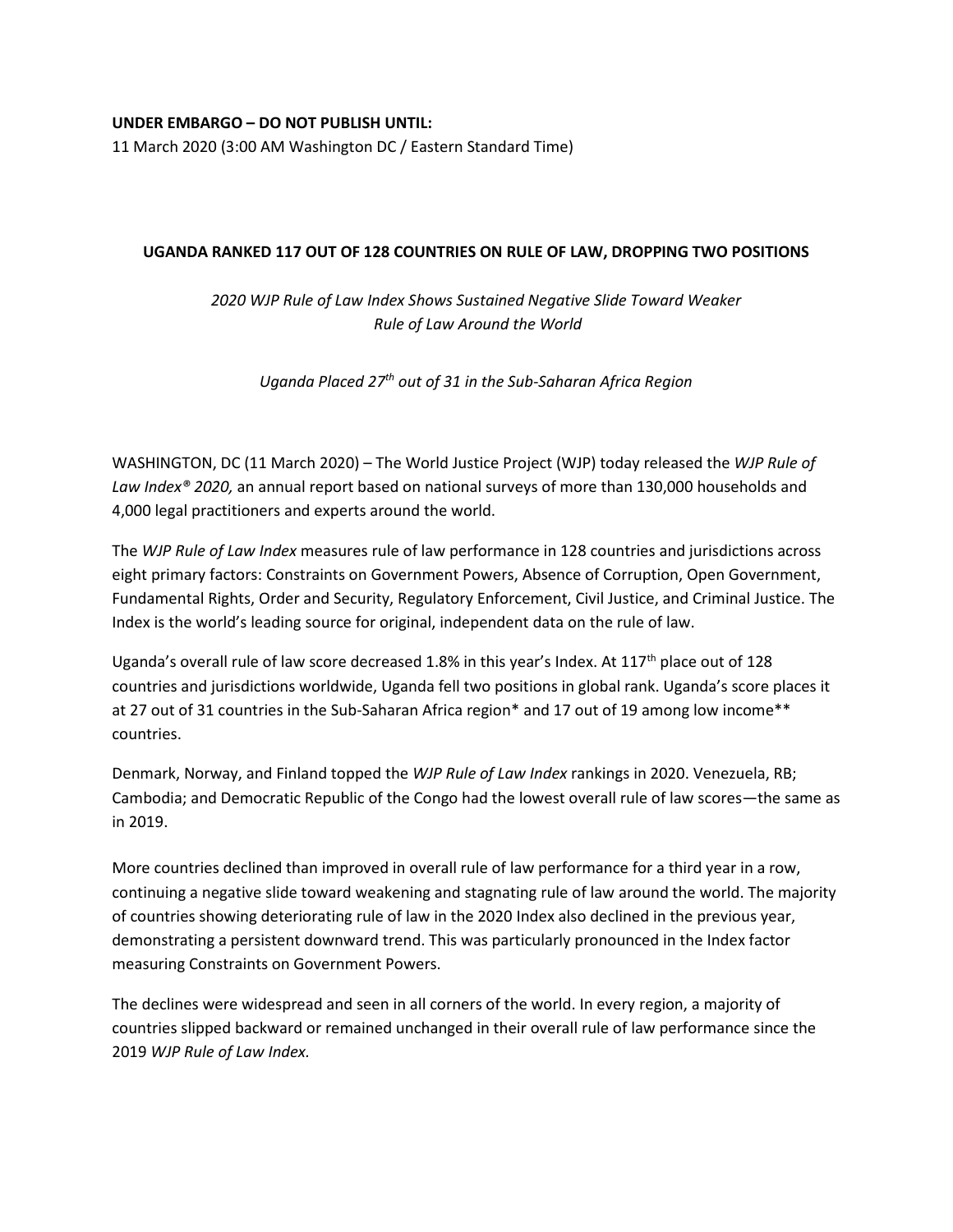Regionally, Sub-Saharan Africa's top performer in the Index is Namibia (35th out of 128 countries globally), followed by Rwanda and Mauritius. The three countries with the lowest scores in the region were Mauritania; Cameroon; and Democratic Republic of the Congo (126<sup>th</sup> out of 128 countries globally).

Countries with the strongest improvement in rule of law were Ethiopia (5.6% increase in score, driven primarily by gains in Constraints on Government Powers and Fundamental Rights) and Malaysia (5.1%, driven primarily by gains in Constraints on Government Powers, Fundamental Rights, and Regulatory Enforcement).

The largest declines in the rule of law were seen in Cameroon (-4.4%, driven primarily by falling scores in Order and Security and Fundamental Rights) and Iran (-4.2%, driven primarily by falling scores in Criminal Justice). Over the last five years, countries experiencing the largest average annual percentage drop in the rule of law were Egypt (-4.6 %); Venezuela, RB (-3.9%); Cambodia (-3.0%); Philippines (- 2.5%); Cameroon (-2.4%); Hungary (-2.1%); and Bosnia and Herzegovina (-2.1%).

The single biggest decline by factor over the past five years was Egypt's and Poland's score for Constraints on Government Powers, with an average annual decline of -8.5% and -6.8%, respectively.

"The rule of law is not just a matter for judges or lawyers," said William H. Neukom, WJP founder and CEO. "It is the bedrock of communities of justice, opportunity, and peace. We are all stakeholders in the rule of law and therefore we all have a role to play in upholding it. The 2020 Index underscores that we have our work cut out for us."

The complete 2020 report—including country profiles, data visualizations, methodology, and download options—is available on March 11 at: www.worldjusticeproject.org/2020-Index

# **UGANDA RANKINGS**

*WJP Rule of Law Index 2020* performance (1 is best)

UGANDA OVERALL GLOBAL RANK: 117/128 UGANDA OVERALL REGIONAL RANK\*: 27/31

| <b>FACTOR</b>                           | <b>GLOBAL RANK</b> | <b>REGIONAL RANK*</b> | <b>INCOME RANK**</b> |
|-----------------------------------------|--------------------|-----------------------|----------------------|
| <b>Constraints on Government Powers</b> | 105/128            | 23/31                 | 14/19                |
| Absence of Corruption                   | 125/128            | 29/31                 | 18/19                |
| Open Government                         | 102/128            | 16/31                 | 10/19                |
| <b>Fundamental Rights</b>               | 117/128            | 28/31                 | 18/19                |
| Order and Security                      | 113/128            | 25/31                 | 15/19                |
| <b>Regulatory Enforcement</b>           | 106/128            | 20/31                 | 11/19                |
| Civil Justice                           | 108/128            | 24/31                 | 13/19                |
| <b>Criminal Justice</b>                 | 113/128            | 26/31                 | 15/19                |

\*Countries and jurisdictions measured in the Sub-Saharan Africa region: Angola; Benin; Botswana; Burkina Faso; Cameroon; Congo, Dem. Rep.; Cote d'Ivoire; Ethiopia; The Gambia; Ghana; Guinea; Kenya;